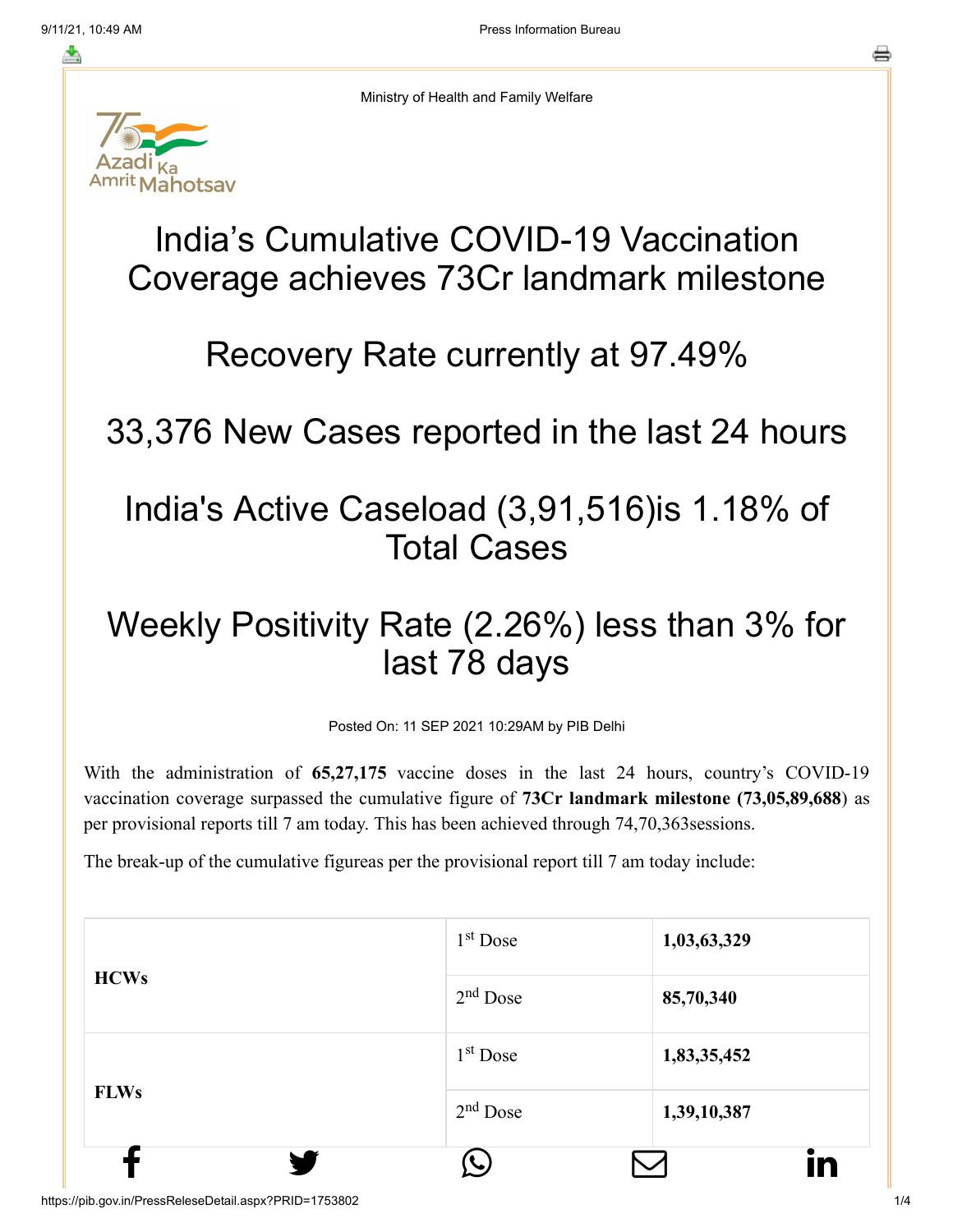|                       | $1st$ Dose           | 29, 34, 35, 121 |
|-----------------------|----------------------|-----------------|
| Age Group 18-44 years | $2nd$ Dose           | 4,11,03,253     |
|                       | $1st$ Dose           | 14,20,96,089    |
| Age Group 45-59 years | $2nd$ Dose           | 6,16,92,121     |
|                       | 1 <sup>st</sup> Dose | 9,23,11,436     |
| Over 60 years         | $2nd$ Dose           | 4,87,72,160     |
| <b>Total</b>          |                      | 73,05,89,688    |

The Union Government is committed to accelerating the pace and expanding the scope of COVID-19 vaccination throughout the country.

The recovery of **32,198**patients in the last 24 hours has increased the cumulative tally of recovered patients (since the beginning of the pandemic) to **3,23,74,497.**

Consequently, India's recovery rate stands at **97.49%**.

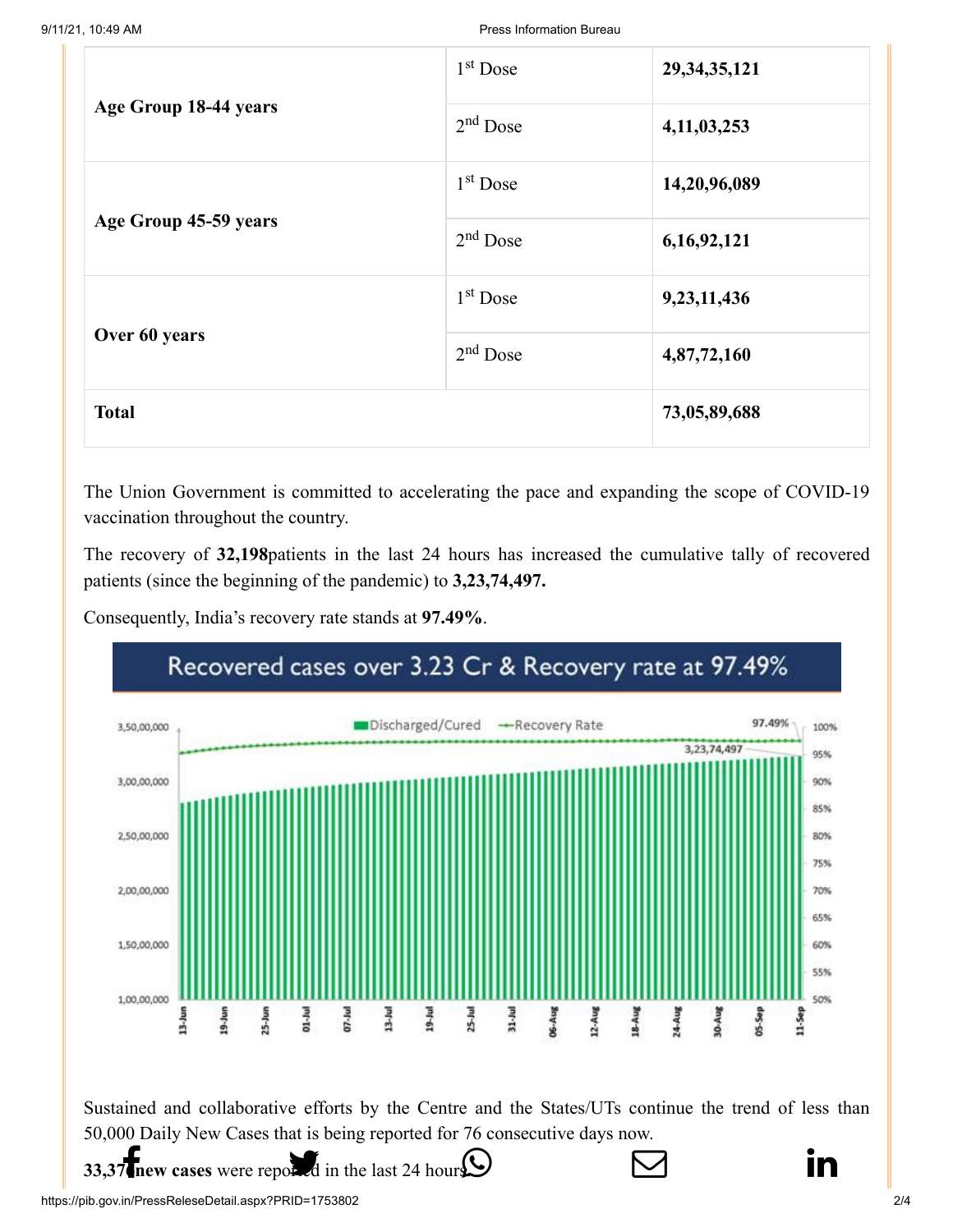9/11/21, 10:49 AM Press Information Bureau



The Active Caseload is presently**3,91,516.** Active cases presently constitute **1.18%** of the country's total Positive Cases.



The testing capacity across the country continues to be expanded. The last 24 hours saw a total of 15,92,135tests being conducted. India has so far conducted over **53.86 Cr (54,01,96,989**) cumulative tests.

While testing capacity has been enhanced across the country, **Weekly Positivity Rate at 2.26% remains less than 3% for the last 78 days now.** The **Daily Positivity rate reported to be2.10%.** The daily Positivity rate has remained below3% for last 12 days and below 5% for 96 consecutive days now.

 $f$  y  $\circledcirc$   $\quad \circ$  in